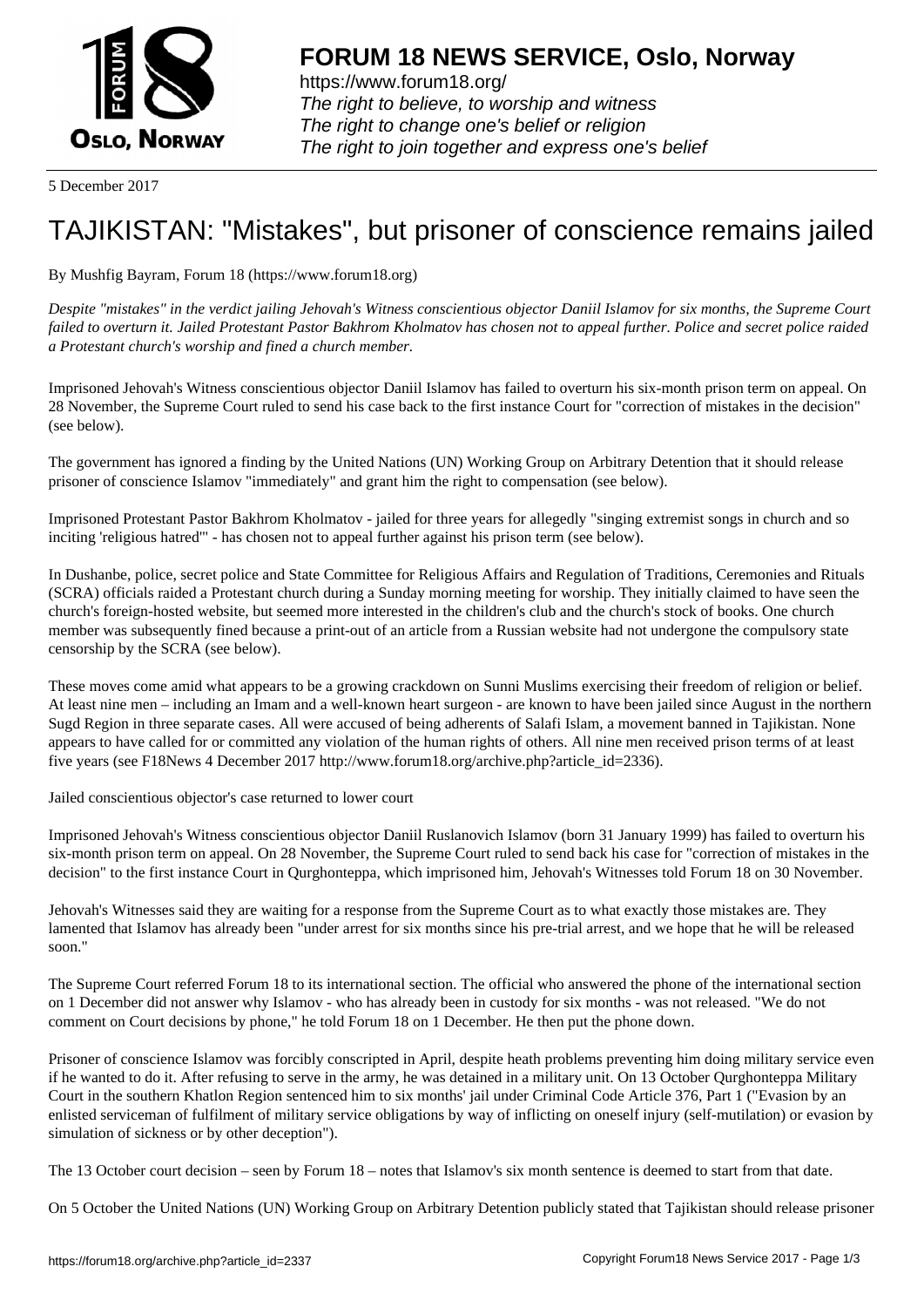Tajikistan has contravened the International Covenant on Civil and Political Rights. "The Working Group considers that, taking into account all the circumstances of the case, the appropriate remedy would be to release Mr. Islamov immediately and accord him an enforceable right to compensation and other reparations, in accordance with international law" (see http://www.ohchr.org/Documents/Issues/Detention/Opinions/Session79/A\_HRC\_WGAD\_2017\_43\_EN.pdf).

Jailed Protestant Pastor chooses not to appeal further

Imprisoned Protestant Pastor Bakhrom Khasanovich Kholmatov (born 20 July 1975) will "not appeal further against his sentence," local Protestants who asked not to be named for fear of state reprisals told Forum 18 on 29 November. His relatives are able to visit him in prison and pass on to him food and clothes, they added.

Pastor Kholmatov is being in held in Yavan Prison in the southern Khatlon Region, about 360 kilometres (220 miles) from Khujand in the northern Sugd Region where he and his family live (see F18News 20 October 2017 http://www.forum18.org/archive.php?article\_id=2327).

Prisoner of conscience Pastor Kholmatov was jailed for three years for allegedly "singing extremist songs in church and so inciting 'religious hatred'". The government threatened family members, friends, and church members with reprisals if they reveal any details of the case, trial, or jailing (see F18News 30 July 2017 http://forum18.org/archive.php?article\_id=2298).

The National Security Committee (NSC) secret police arrested Pastor Kholmatov in April after they raided his Sunmin Sunbogym (Full Gospel) Protestant Church in Khujand, and harassed and physically tortured with beatings its members (see F18News 28 April 2017 http://www.forum18.org/archive.php?article\_id=2276).

Officials raid Dushanbe church

Meanwhile, police and National Security Committee (NSC) secret police as well as State Religious Affairs Committee officials raided River of Life Protestant Church in Dushanbe during Sunday morning worship on 29 October, Protestants who asked not to be named for fear of state reprisals told Forum 18 on 30 November.

The "Church was told by NSC officers that the raid came because it operated a Russian-language website in a Russian domain." However, once inside the church the officers appeared more interested in the children's club and the Christian literature they found.

The six raiders arrived at about 9 am and began photographing and filming the service. For about half an hour officers also filmed in the rooms where a children's club was underway, despite requests by church members for them to show their permission for filming.

After seizing 45 Christian books from the church basement, the officers questioned the Church's lawyer.

In November, one Church member was fined 500 Somonis (470 Norwegian Kroner, 50 Euros or 55 US Dollars) "for illegally storing materials in the church", local Protestants complained to Forum 18.

Officials handed down the fine – without a court hearing - over one print-out of a text from a Russian-language website. Officials claimed that the text had not had the required approval from the SCRA. The "Church member paid the fine without a court hearing because the officials told them that it could be much worse for the Church if it reaches Court."

The Church also had to close down its Russian-hosted website "because it was ordered to do so by the secret police", Protestants complained.

The government imposes compulsory prior censorship on all literature about religion and other items related to religion. The SCRA is the government agency that conducts the censorship.

The "offence" of producing, distributing, importing or exporting religious literature and items of a religious nature which have not passed through the compulsory prior state religious censorship is punishable under Article 474-1 of the Administrative Code. Religious communities of all faiths have long complained of the high cost of gaining an "expert analysis" from the SCRA for every item of literature, describing the SCRA's censorship fees as "unaffordable". (END)

More coverage of freedom of thought, conscience and belief in Tajikistan is at http://www.forum18.org/Archive.php?query=&religion=all&country=31.

For more background see Forum 18's Tajikistan religious freedom survey at http://www.forum18.org/Archive.php?article\_id=2138.

A compilation of Organisation for Security and Co-operation in Europe (OSCE) freedom of religion or belief commitments can be found at http://www.forum18.org/Archive.php?article\_id=1351.